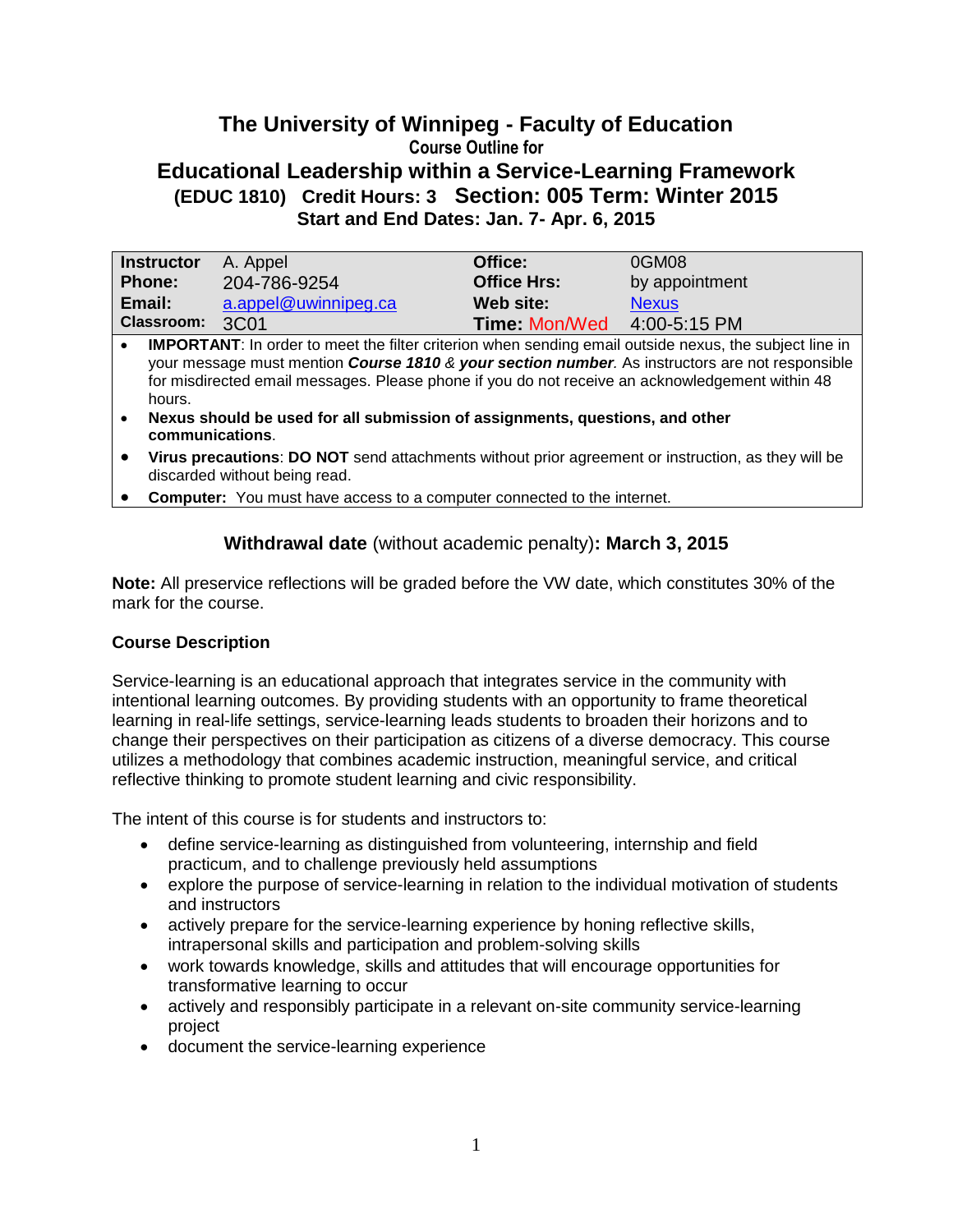# **Key Concepts and their Relationship to Service-Learning:**

Knowledge: Students will begin to develop a knowledge base by:

- understanding the root causes of social problems such as poverty and homelessness
- relating to the individual and the collective and exploring how citizen groups and agencies can effect change in the community
- examining models of leadership such as collegial and hierarchical in relation to Greenleaf's notion of servant as leader
- exploring the historical and cultural antecedents of service
- exploring the conceptualization of service-learning by tracing the work of Dewey and Freire
- determining how individuals as part of the teaching profession can act in socially aware and responsible ways

Skills: Students will develop the prerequisite skills for implementation of the project by:

- learning how to identify community assets and how to build on strengths
- learning how to actively listen and learning ways to reflect critically
- developing strategies for problem solving
- recognizing the need for genuine participation and examining how this resonates with the concept of empowerment
- examining how teachers effect social awareness in the classroom

Attitudes: Students will examine attitudes in relation to service-learning by:

- developing an ethic of care and exploring what it means to actively care for people
- exploring the concept of stewardship within the context of service-learning
- examining the significance of empathy in relation to service-learning
- examining the concept of commitment through a critical perspective of the meaning of sustainability
- determining how characteristics develop in the classroom as elements of servicelearning

## **In Class Course Considerations:**

- During the initial five week period, there will be **15 hours** of class time
- During the next seven weeks, students will complete **40 hours** of community-based service
- There will be an in class debriefing session at the end of the service-learning project
- The course has a pass-fail orientation, but is based on the minimum standard of C+ (70%) which is necessary for continuation in the Education program
- There will be a project portfolio showing tangible evidence of reflection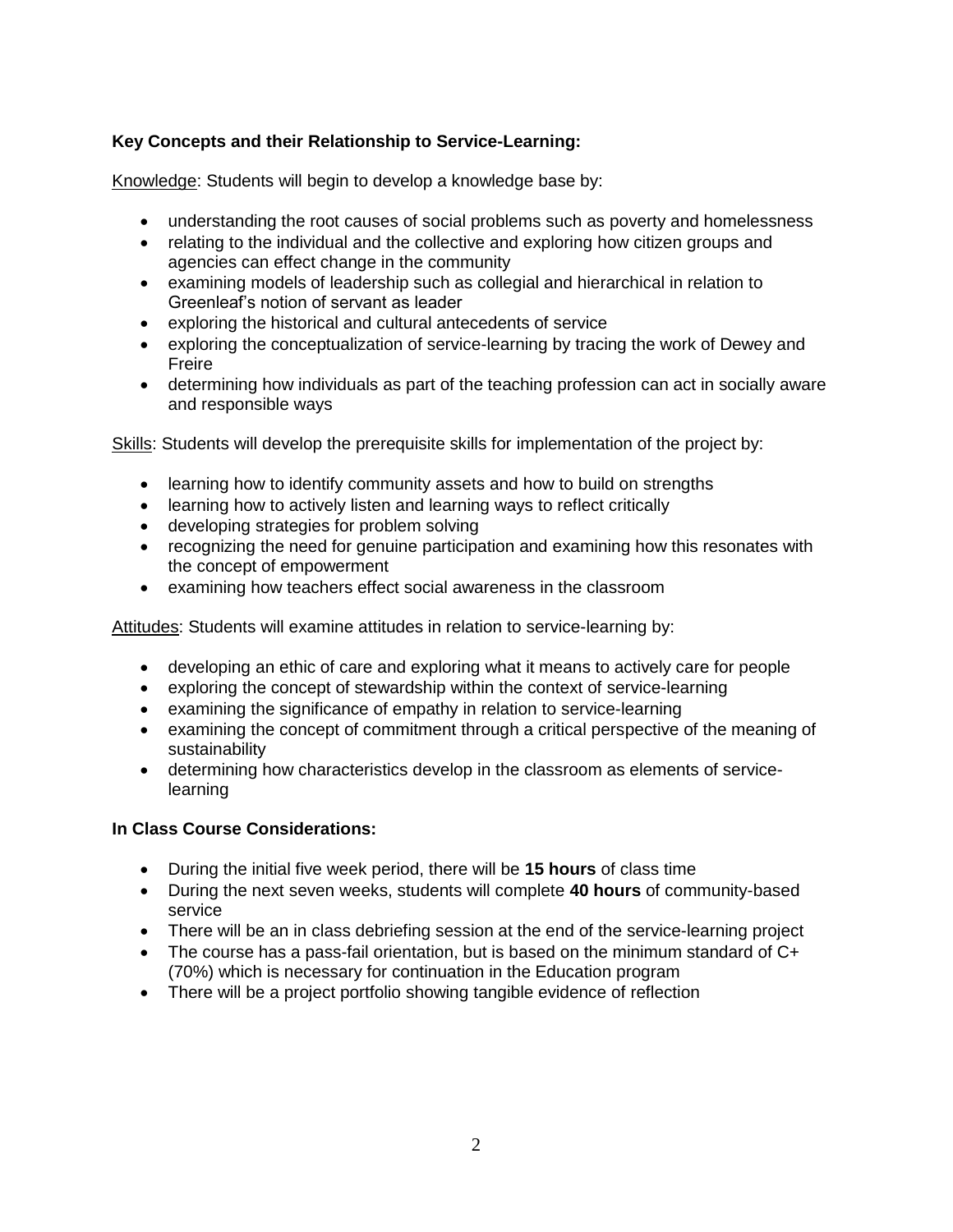# **Schedule**

The following *tentative schedule* is provided as a guideline for students to help prepare for the sessions. Further detail will be given as topics are developed. This will allow some flexibility in approach to address student interests and needs.

| <b>Date</b>          | <b>Class</b>                                             | <b>Topics</b>                                                                                                                                                                | <b>Comments</b>                                                                                                                           |
|----------------------|----------------------------------------------------------|------------------------------------------------------------------------------------------------------------------------------------------------------------------------------|-------------------------------------------------------------------------------------------------------------------------------------------|
| Jan. 7               | $\mathbf{1}$                                             | <b>Review Course Outline and</b><br>Expectations.<br>What is Service Learning?                                                                                               | Assignment of reading hand-<br>out<br>Review nexus use<br><b>CRC/CAR checks</b><br>Pre-service reflection #1<br>assigned - due next class |
| Jan. 12              | $\overline{2}$                                           | The Importance of Community Service                                                                                                                                          | Pre-service reflection #2<br>assigned - due by next class                                                                                 |
| Jan. 14              | 3                                                        | Sites presented to students                                                                                                                                                  | Students choose site<br>preferences<br><b>Discuss CRC/CAR</b><br>Pre-service reflection #3<br>Who Am I? assigned - due<br>by next class   |
| Jan. 19              | $\overline{4}$                                           | Students get site assignments<br>The power of education                                                                                                                      | Pre-service reflection #4<br>assigned - due by next class                                                                                 |
| Jan. 21              | 5                                                        | <b>Explaining cultural connections</b>                                                                                                                                       | <b>TBA</b>                                                                                                                                |
| Jan. 26              | 6                                                        | Challenges for Newcomers and<br>immigrants to Winnipeg                                                                                                                       | Pre-service reflection #5<br>assigned - due by next class                                                                                 |
| <b>Jan. 28</b>       | $\overline{7}$                                           | "What's Your Guitar?"                                                                                                                                                        | <b>TBA</b>                                                                                                                                |
| Feb. 2               | 8                                                        | The Disenfranchised Poor                                                                                                                                                     | Pre-service reflection #6<br>assigned - due by next class                                                                                 |
| Feb.4                | 9                                                        | Minorities: Empowerment through<br>Actions<br>* Listening and Learning<br>* Strategies for success<br>* Review duties and expectations of<br>students / working in the field | How do media portray<br>minorities?<br>* Timesheets, safety,<br>security<br>* Importance of<br>communication<br>*pre-service matrix       |
| Feb. 9               | 10                                                       | Instructor available for consultation / discussion                                                                                                                           |                                                                                                                                           |
| $Feb. 9 -$<br>Apr. 5 | Community-Based Service (Reading Week Feb. 15 - Feb. 22) |                                                                                                                                                                              |                                                                                                                                           |
| Apr. 6               | 11                                                       | Debriefing Sessions and Project Due and Submitted<br><b>Attendance Mandatory</b>                                                                                             |                                                                                                                                           |

# **Course Schedule**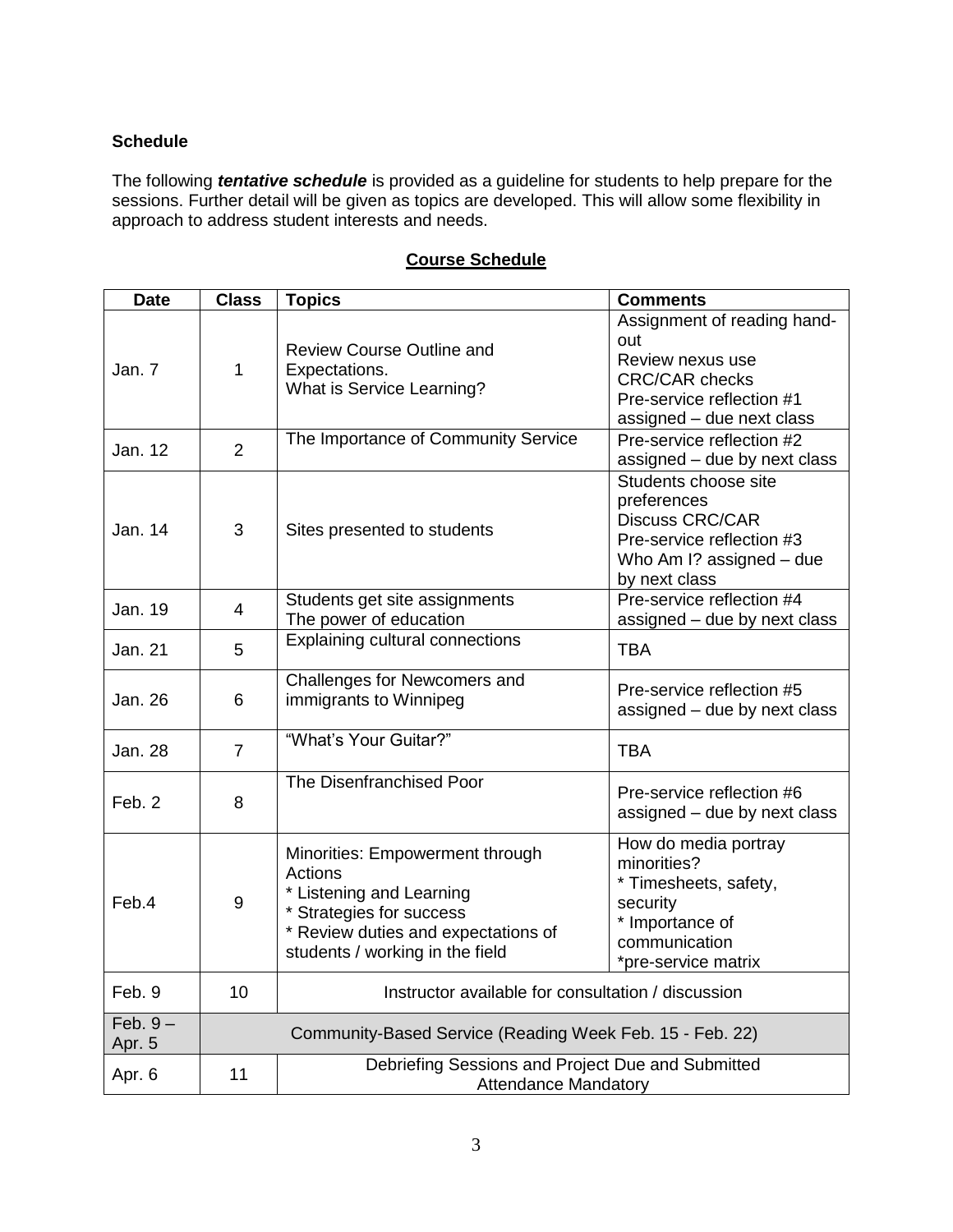#### **Required text:** There is no required text for this course.

#### **Attendance and Participation**

There are two parts to the service-learning course: **the in-class component** and **the service practicum component.**

During the in-class component, students attend classes, participate in activities/discussions, and complete a number of pre-service reflections on assigned topics **to be submitted via Nexus.**

For the service practicum component, there are no service learning classes at the university but students attend and actively participate at their service practicum site. Students are sent and complete weekly reflection assignments during their service practicum experience **to be submitted via nexus.**

Students are expected to invest time in the course equivalent to the time required for a regular semester course; this would include the time spent in class as well as the time required for reading and homework. This time expectations for this course include time spent at the servicelearning site (total of 40 hours), time spent in the classroom (15 hours), and time spent working on your project portfolio.

#### **Evaluation Structure**

Throughout this course, a number of small assignments will be used to focus discussion, expand student thought, and develop related expertise. Active class participation and attendance will also factor into this evaluation component. Participation means regular and punctual attendance at class and active participation in class discussion and activities. (Participation - showing evidence of having completed reading assignments and answered questions assigned, and demonstrating awareness of topics being considered by volunteering relevant and meaningful contributions to discussions in progress.)

Students earn credit by active participation in both the class and community service aspects of the course. It is expected that student projects will display increased knowledge of academic content through the framework of service and reflection

This is a Pass/Fail course with no exam. To complete this course, students must:

- attend and participate in class
- complete **every** reflection (pre-service and service) and assignments in a timely manner (see due dates and penalties below<sup>\*</sup>)
- complete 40 hours of successful service at a partner's site(s)
- submit a summative project portfolio (hard copy) as described in course materials due by the last class, or at a later date with permission of the instructor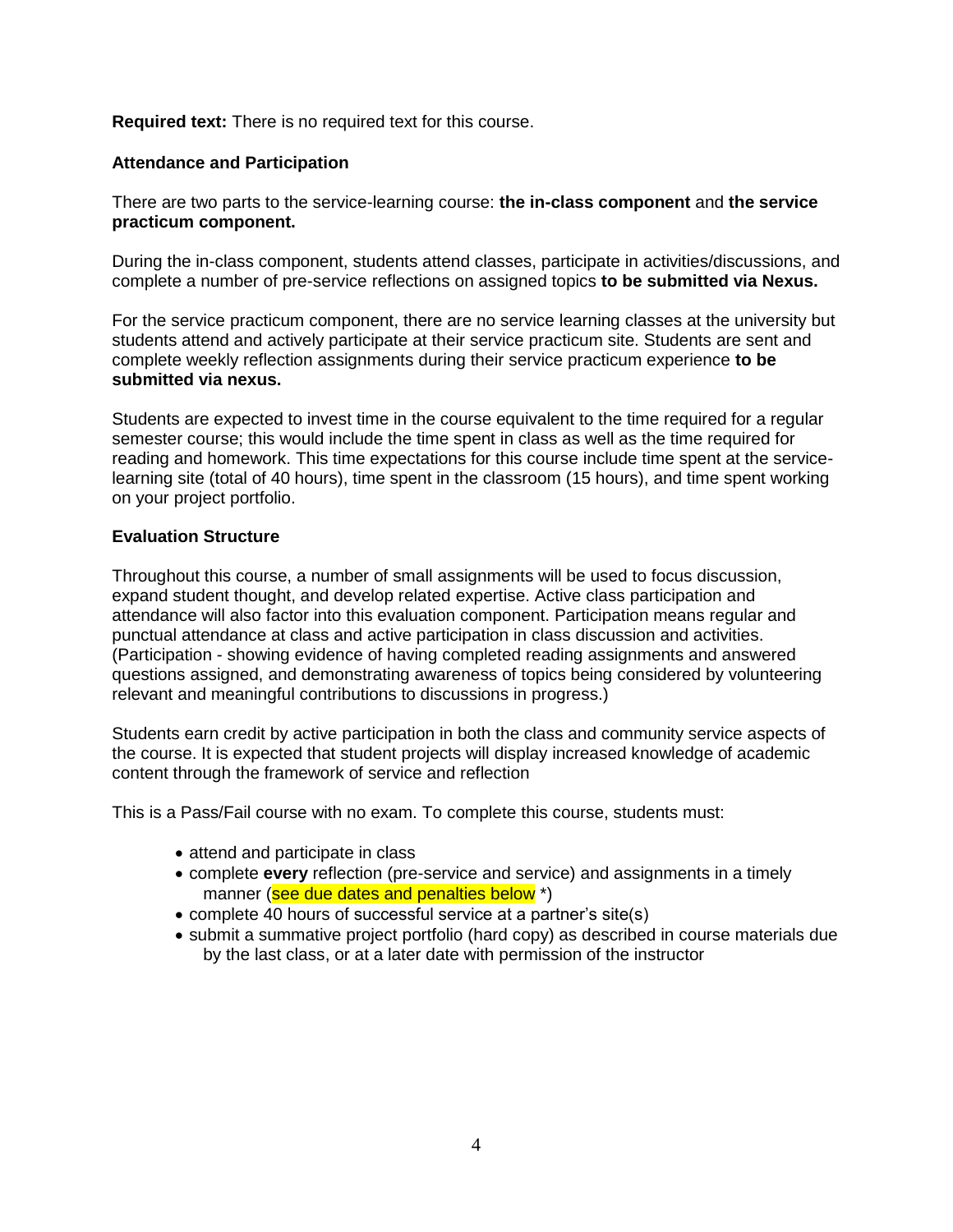**\*PLEASE NOTE: This is a process-based course that expects and relies on prompt reflection responses as well as trusted service delivery in the field. Keep Up! Any student falling behind will be counseled and asked to immediately remedy the situation or withdraw. During the service component, if a student lags in written assignments they face removal from their service assignment and failure in the course.**

In addition, students must achieve an overall mark of 70% (C+) to attain a "Pass" standing. Course Evaluation and weighting is as follows:

|   | <b>Component</b>                                       | Value (marks) |
|---|--------------------------------------------------------|---------------|
|   | Class attendance and participation                     | 10            |
|   | 2   Six Pre-Service Reflections / in-class assignments | 30            |
| 3 | <b>Seven Service Reflections</b>                       | 45            |
|   | Summative Project Portfolio (in duo tang)              | 15            |
|   | Total                                                  | 100           |

**\*DUE DATES**: Assignments must be submitted on or before the assigned deadline date. In order to meet various instituted deadlines, assignment deadlines are **final** and are normally not subject to change. Late submissions will not be accepted **without permission of the instructor. Valid medical documentation may be required.** Without instructor permission, there will be a **penalty** deduction of **ten percent** (10%) of the assignment total **per day** for late submissions. Please note that Saturday and Sunday will be included in calculating penalties.

## **University Policies**

Please note that the voluntary withdrawal date for this course is March 3, 2015. This date is the final day that you can withdraw from this course without academic penalty.

# *IMPORTANT***:**

Students are encouraged to familiarize themselves with the Academic Regulations and Policies found in the University of Winnipeg Course Calendar, available online at [http://www.uwinnipeg.ca/index/cms-filesystem-](http://www.uwinnipeg.ca/index/cms-filesystem-action/pdfs/calendar/RegulationsandPolicies.pdf)

[action/pdfs/calendar/RegulationsandPolicies.pdf.](http://www.uwinnipeg.ca/index/cms-filesystem-action/pdfs/calendar/RegulationsandPolicies.pdf) Particular attention should be given to subsections 8 (Student Discipline), 9 (Senate Appeals), and 10 (Grade Appeals). Please note, in particular, the subsection of Student Discipline pertaining to plagiarism which reads in part "Plagiarism is a form of academic dishonesty in which individuals present published or unpublished work (written, electronic or other) of another person or persons, in its entirety or in part, as their own. While scholarship quite properly rests upon examining and referring to the thoughts and writings of others, when excerpts are used in any work submitted for evaluation, the sources must be acknowledged, using an accepted form for the discipline." (University of Winnipeg, 2014, Section 8(a)i.) For a more comprehensive listing and discussion on acts of plagiarism and forms of misconduct refer to the above mentioned sections of the online calendar.